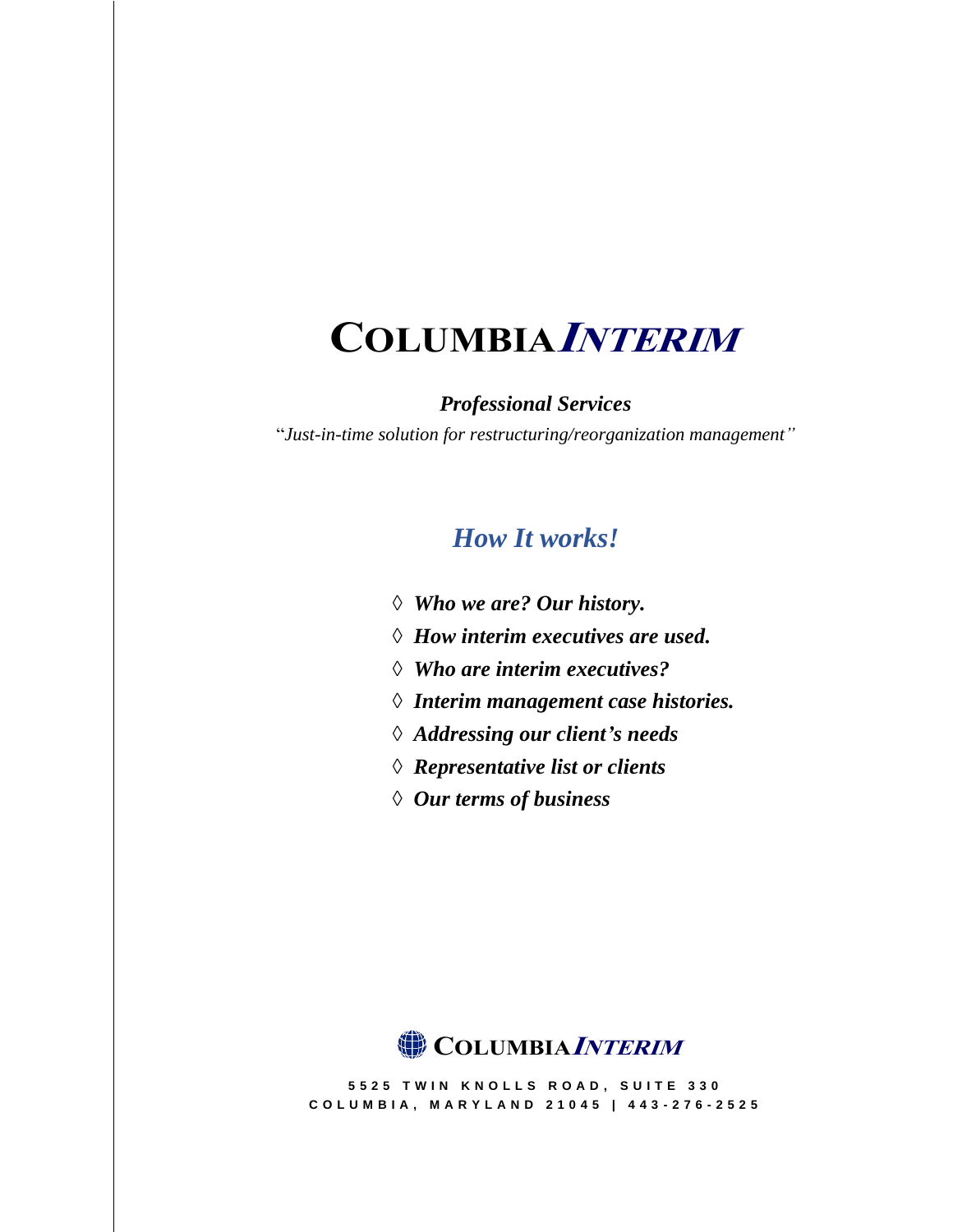# WHO WE ARE

Change is the one constant that faces every growing organization. Markets change, products change, conditions change, methods change, people change. And with change comes opportunities.

The Columbia Interim Professional Services division of Columbia Consulting Group offers the client the opportunity to address changes (IPO, workout, downsizing, new markets, etc.) with experienced professionals on an interim basis.

**Columbia Interim Professional Services recruits talented, experienced leaders to manage and implement important business initiatives to:**

- verify new investment decisions
- build profit by improving operations
- implement growth strategies
- execute exit and divestiture strategies
- effect turnarounds

### **BRIEF HISTORY**

An established concept in Europe, interim management started in the U.S. in the late 1980's. Corporations that had downsized and re-engineered needed senior management talent to take advantage of global opportunities, but were reluctant to hire permanent staff. Also, at that time, small and mid-size companies, acquired by leveraging the balance sheet, used interim executives as turnaround or crisis managers.

In today's era of rapid change and new technology, companies need a diverse range of management expertise, to stay competitive by implementing new business processes. Consultants are used to analyze operations and recommend new strategies, but companies whose permanent management team is stretched thin have turned to a new alternative management resource - interim management - to implement change.

# "*Corporations have a new option - senior executive talent can be 'leased*' *on a variable rather than a fixed cost basis.*"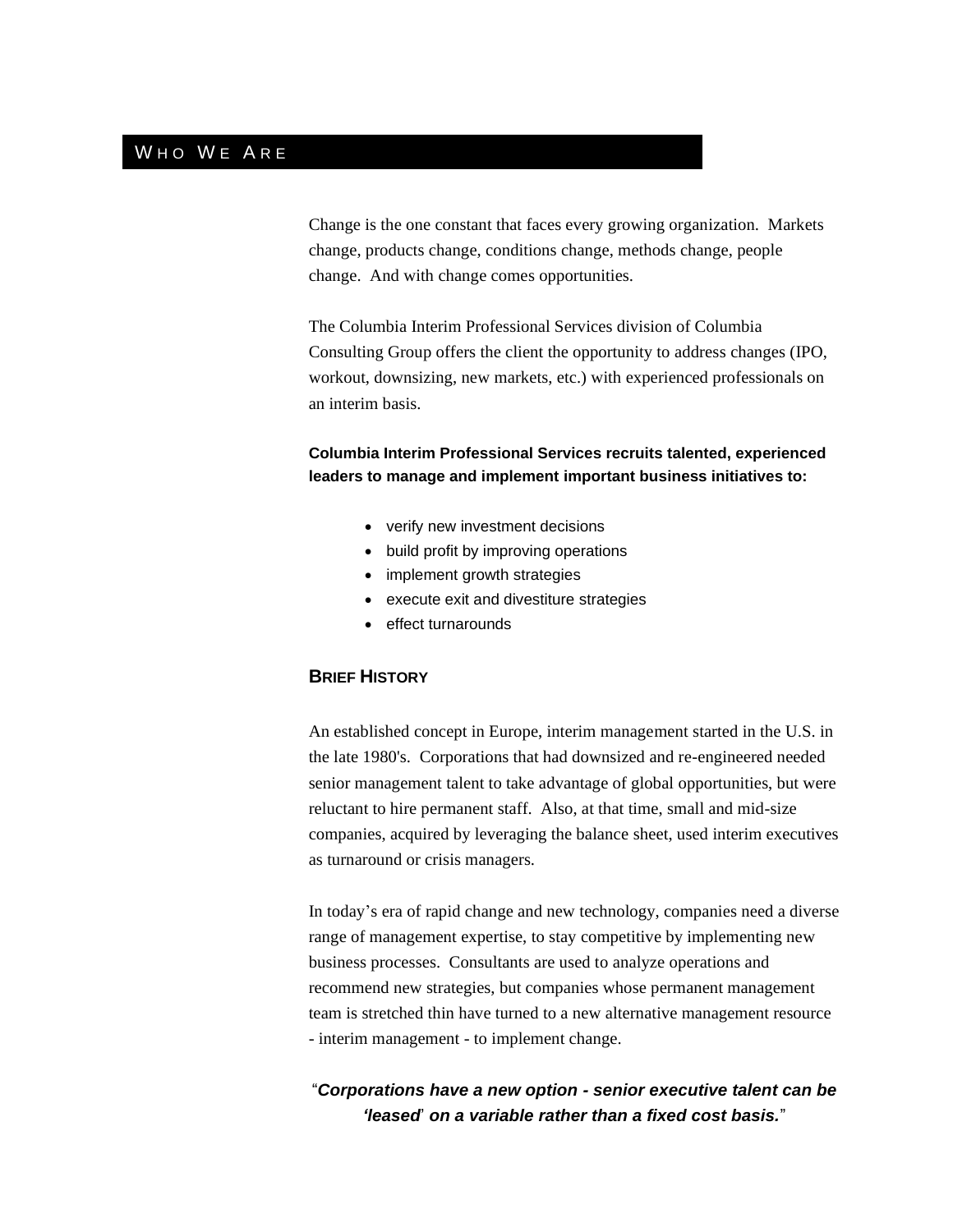# HOW INTERIM EXECUTIVES ARE USED

#### **Interim executives are typically utilized in the following four applications:**

- LINE MANAGEMENT replace or fill-in for existing management. These are hands-on executives who are often asked to make rapid change.
- PROJECT MANAGEMENT these team leaders have state-of-the-art skills not readily available within the organization.
- MENTOR can be utilized to transfer knowledge to reskill a department, function, or individual.
- TRYOUT "audition" a potential permanent hire to guarantee chemistry and fit prior to incurring "up-front" permanent hiring costs.

### **Interim management is an additional resource which may be a better alternative than:**

- CONSULTING FIRMS
- **AGENCIES**
- **PROFESSIONAL SERVICE FIRMS**

### **The advantages of the interim management approach versus these other outsourcing options include:**

- CAREFUL SELECTION interim managers are chosen to have the specific skill set and industry background for the assignment and therefore, minimal learning curve.
- TOTAL FOCUS interim managers are "full time" for the length of the assignment; they assume no substitutions or multiple engagements
- OPTION OF LONGER TERM RELATIONSHIP some interim executives have the potential to become an employee because they are a "known quantity."
- COST/FLEXIBILITY the compensation package is custom designed for the assignment and typically involves a performance bonus.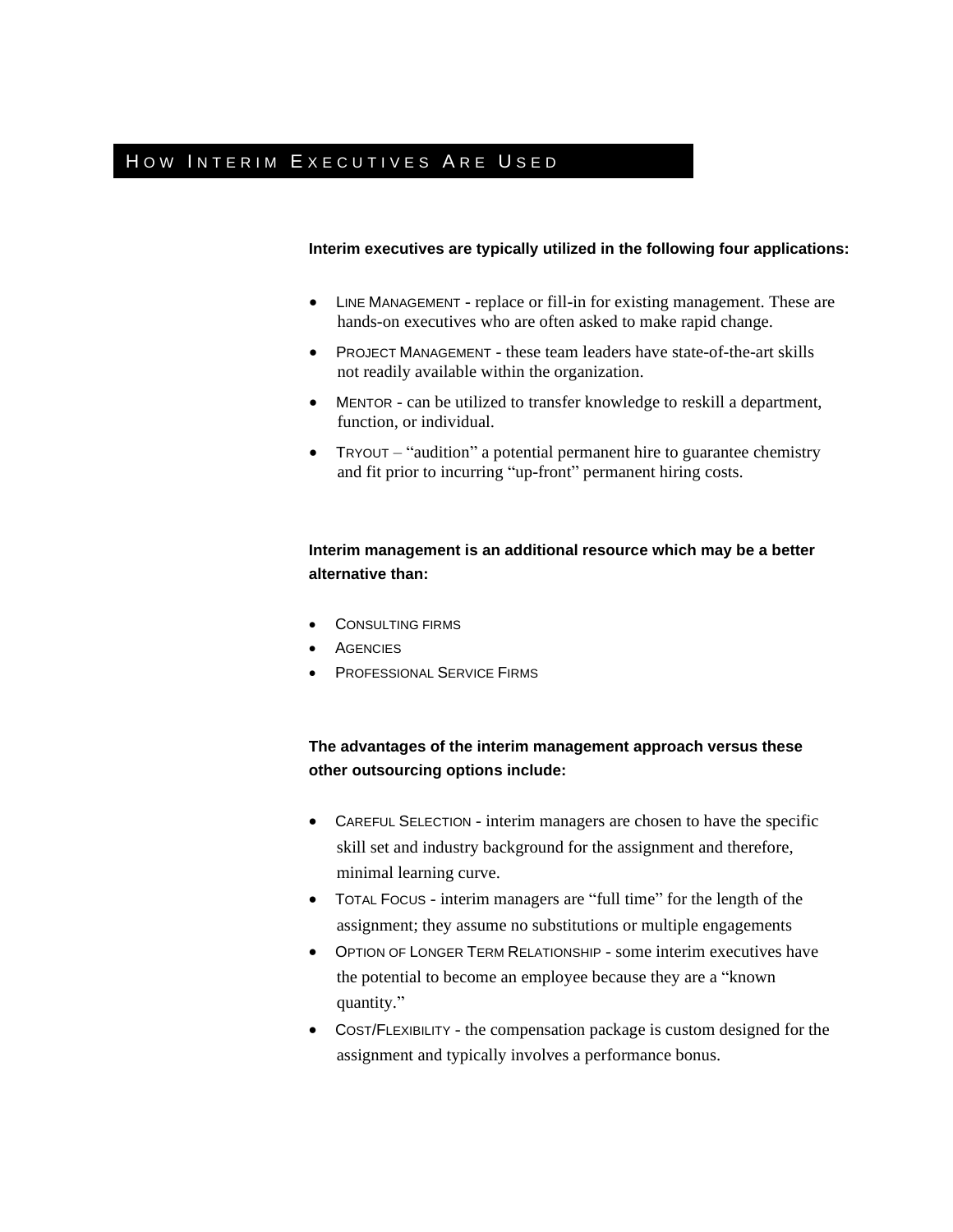# WHO ARE INTERIM EXECUTIVES?

Typically, interim executives have 25+ years experience and a proven track record of achievement in their field. Their expertise has been gained with both large and small companies. They have climbed the corporate ladder and recently have managed in rapidly changing, entrepreneurial environments. They have earned their battle stripes.

Like consultants, they can evaluate operations and pursue a strategy but, unlike consultants, their strength is implementing change with a proactive, hands-on management style.

Their assignments run from several months to two years. They do not take on multiple engagements. They will take a "permanent" job but only if they can continue to make a significant contribution and be rewarded for producing results.

Columbia Consulting Group has more than two decades experience in recruiting senior level executives and has tracked thousands of executives in their career progression.

We have established a database of approximately 11,000 executives covering most industries and functions as shown below.

By Industry

# By Function







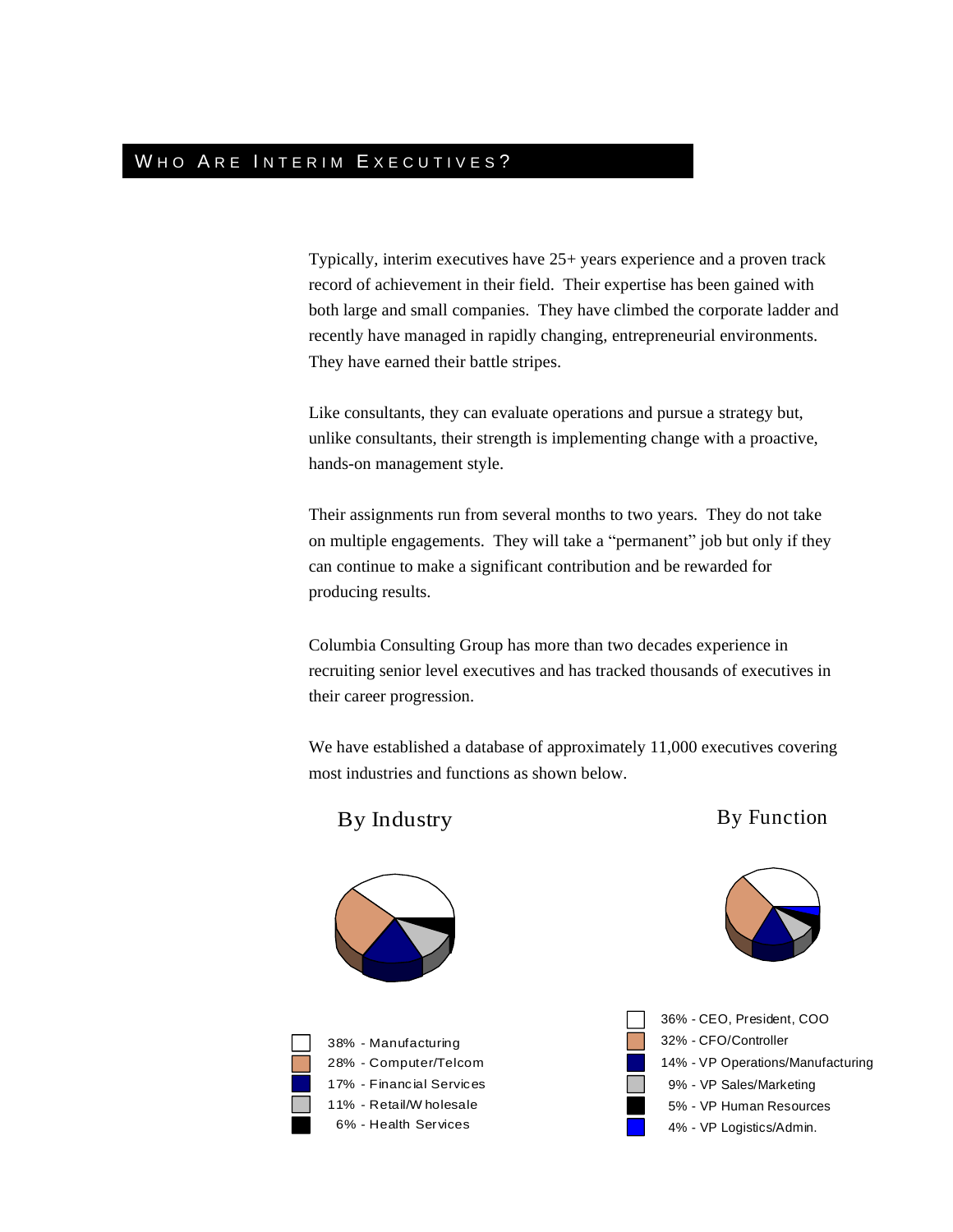# INTERIM MANAGEMENT CASE HISTORIES

## **GENERAL MANAGEMENT**

#### *"Convert to Higher Margin Products" -* **Interim President and COO**



A mid-size papermill was originally funded, in part, by a municipality to recycle newsprint. This market had over-capacity, so the new owners of the papermill had to totally re-direct the company marketing strategy.

The interim COO was chosen for his strong sales and marketing skills and reputation in the coated stock industry. He quickly recruited three new salespersons, revamped the marketing strategy, and worked closely with the VP Operations for the technical requirements. Within one year 65% of the mill's production was coated stock and EBITDA grew from a loss to  $+6\%$ .

#### *"Sell Non-Core Business Unit"* **- Interim General Manager**



A large, public chemical company had a \$60 million division that did not fit the core business strategy. Having recently reorganized and downsized the corporate management team, the company did not want to **Thire a** new executive or use an existing executive to run the Division that was for sale.

The interim General Manager became the on-site senior executive responsible for running the business unit. (The Corporate Development Department had responsibility for the sale). Having experience in plant closings and divestitures, the interim General Manager was able to maintain employee morale and reduce work-in-process levels by 25% and fully burdened costs by

12%. The business was successfully sold and the General Manager stayed for three months to transition the business to the new owners.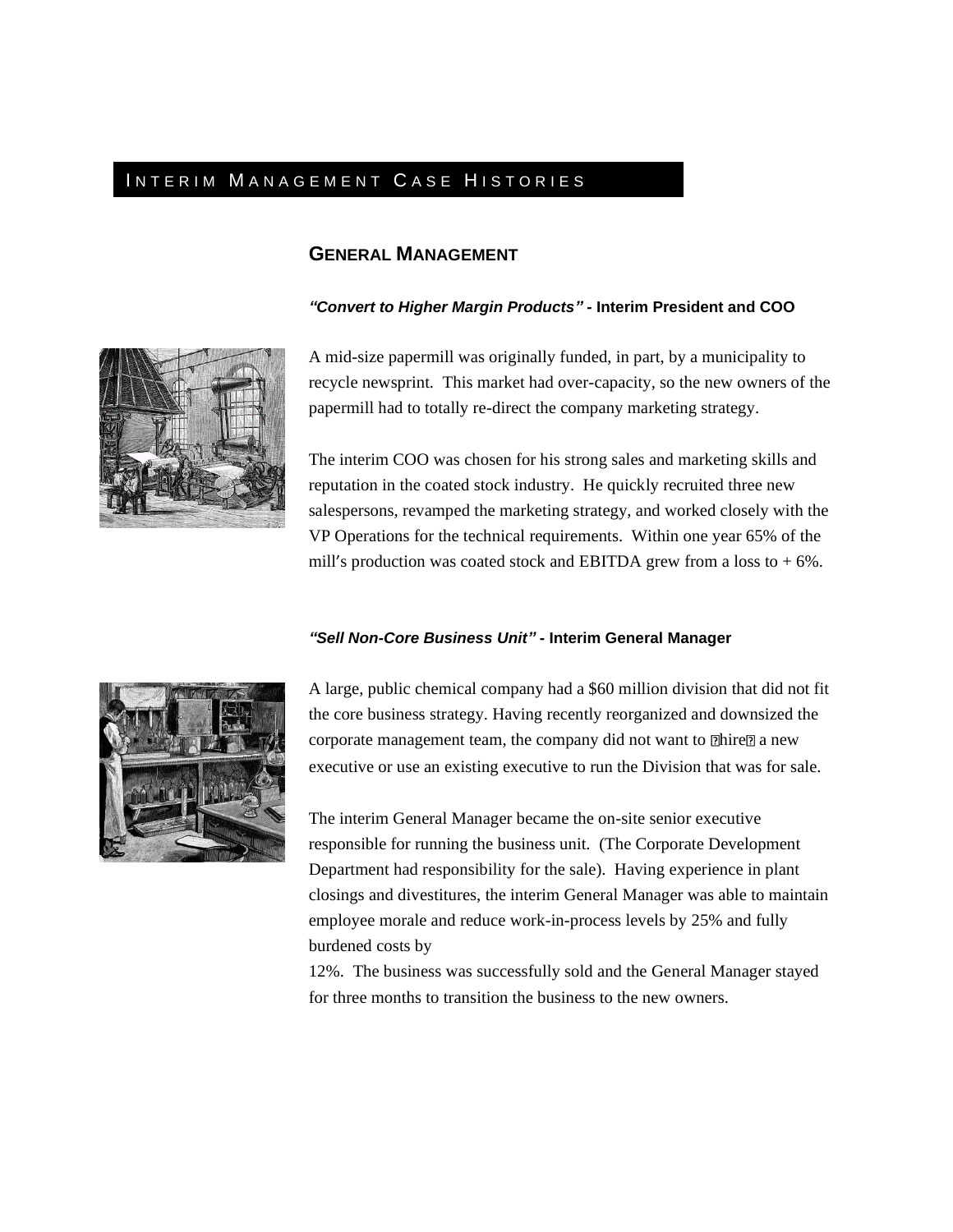# INTERIM MANAGEMENT CASE HISTORIES

#### **FINANCE**

#### *"Acquire a retailer to better understand that channel"* **- Interim CFO**



A large building materials company was considering a first step into retail. The acquisition target was a regional retailer that was a good customer who also sold non-competing product lines.

An interim CFO was engaged for his career-long knowledge of the retail industry. This knowledge was key in the due diligence process as he understood the nuances of inventory valuation in the retail industry. After the acquisition was made, the interim CFO mentored the acquired company's controller and helped to implement new reporting systems to fit the parent corporation's requirements.

#### *"Roll-Up" -* **Interim VP Acquisitions**



A \$75 million service company attracted a significant investment to finance an aggressive acquisition program intended to double the size of the company in two years.

As the targets were primarily "mom and pop," the interim executive was chosen based on her knowledge of the industry and her track record of acquiring small companies. Working closely with the CEO, the interim executive established a geographic strategy and the financial template. Project management skills were used to develop Gantt charts and get Board approval for timing the cash usage. The project is on track and significant savings have been realized in legal and accounting fees.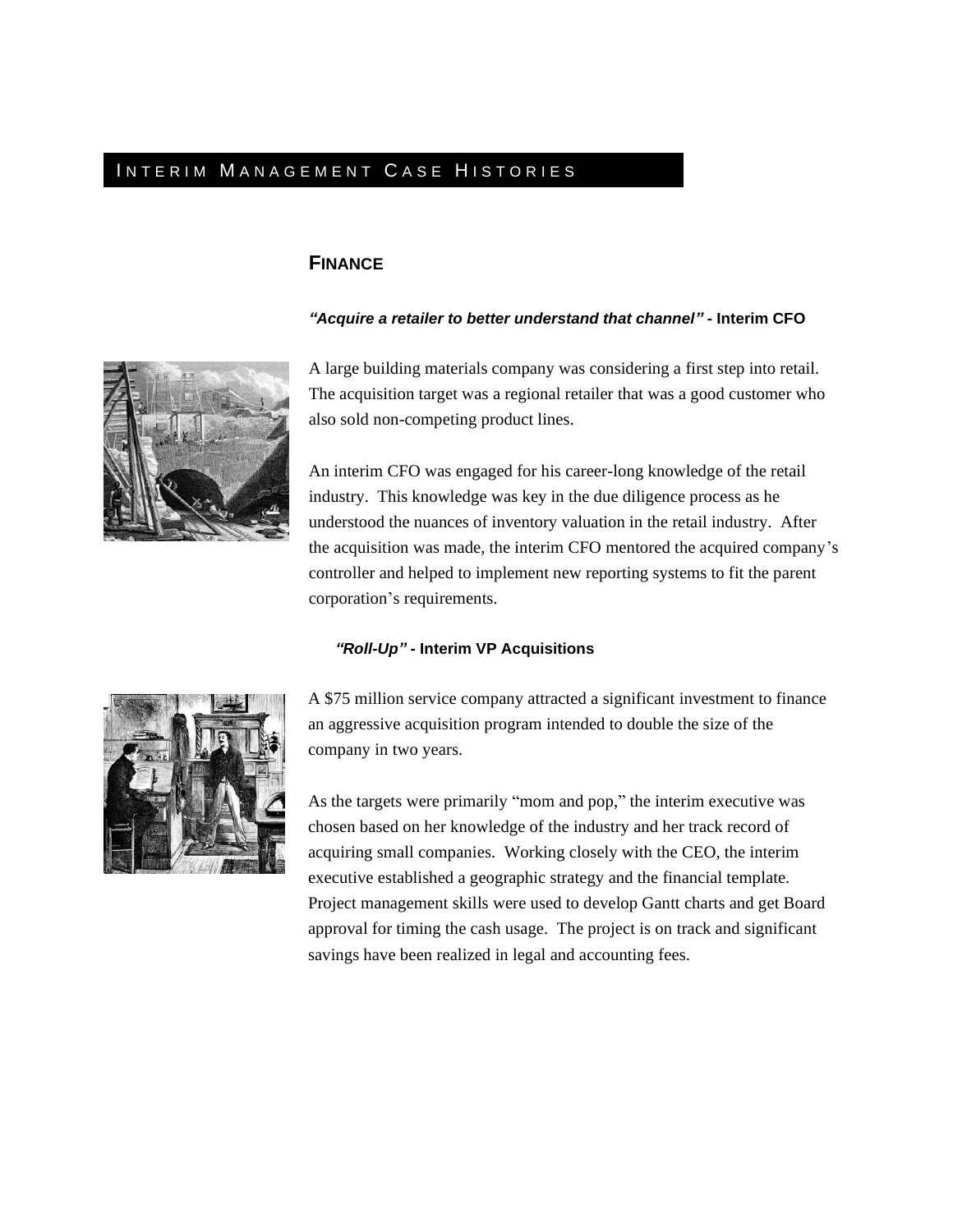# INTERIM MANAGEMENT CASE HISTORIES

### **LOGISTICS/NEW MARKETS**

#### **"***China - Manufacture or J/V?"* **- Interim VP Business Development**



A 30-year veteran in the chemical industry, with recent experience in the Chinese market, was engaged for a five-month assignment to develop the plan to enter the PRC market. The company wanted to do a market potential study for their fine chemical product line and, if that was positive, make a decision on manufacture themselves or joint venture (J/V).

The interim executive signed a very specific confidentiality/non-disclosure agreement as he had to be given the technology behind the fine chemicals product line. Once the market potential was verified, the interim executive went to China to evaluate manufacturing sites and J/V partners. The recommendation to use a J/V strategy was adopted and the interim executive became a key member of the team to negotiate the agreement.

#### *"Rationalize Distribution Capacity"* **- Interim VP Logistics**



A global corporation, that is a major force in the lighting products industry, had a key initiative to dramatically improve their distribution methods and costs.

The lighting products are sold through a wide variety of channels - from Home Depot to General Motors. The company is organized by customer groups (consumer, transportation, architecture, municipal, etc.), each with their own supply chain protocols. The interim VP Logistics was chosen based on his state-of-the-art knowledge of supply chain management and his interpersonal skills. Initially, he was assigned as the project team leader of a task force of distribution executives from the different product groups. This team evolved into a full-time department with responsibility across all groups. At the end of one year, warehouse space was reduced by 15% and overall distribution costs were projected to be reduced 20% in year two.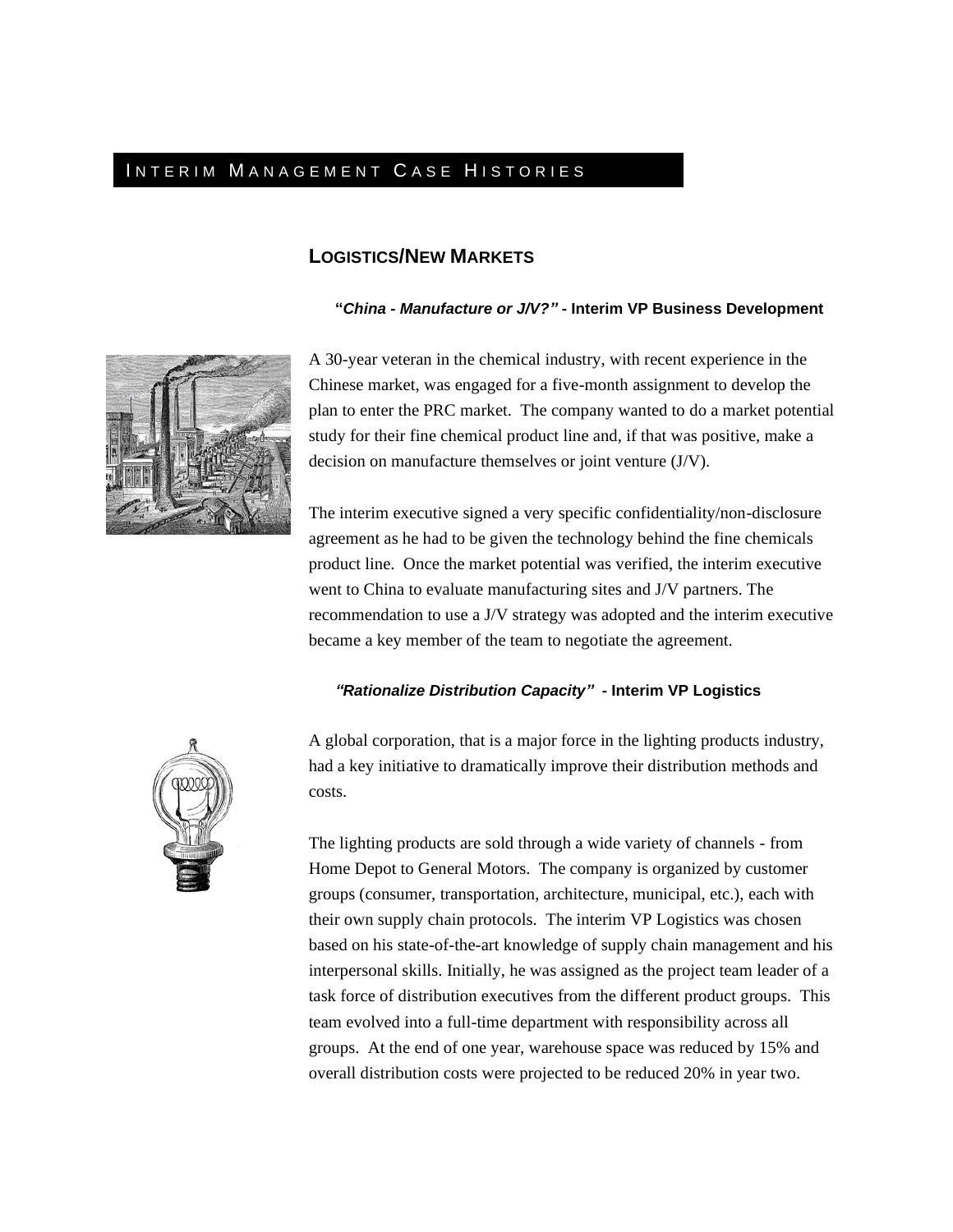# A D D R E S S I N G O UR CLIENT'S NEEDS

On every assignment, we address our client's needs and our goal is to provide the following:

### **QUALITY**

Only the professional with the industry and functional expertise you require is selected for your assignment.

#### **SPEED**

Columbia Interim Professional Services provides the appropriate professional from its core of pre-screened, and "sourced" candidates, typically in two to three weeks, so you do not lose time or momentum.

### **RELIABLE**

We provide a match with the best professional and handle administration and payroll.

### **FLEXIBILITY**

Columbia interim executives are available on a per diem or per project basis. Use their expertise only for as long as you need it.

### **COST-EFFECTIVE**

Fill important gaps in management or complete special projects without the cost of raising permanent head count.

### **COMMENTS FROM CLIENTS**

*"Frequently it is difficult to attract permanent senior management to a troubled company. Interim managers are comfortable in turnaround situations."*

*"Leasing an executive with an option to buy (hire), is a viable option."*

*"Speed and flexibility are the two major advantages of interim management."*

*"Often the interim manager is brought in to avert a crisis, but stays on after the crisis to lead a growth strategy."*

*"Like consultants, interim executives can evaluate and recommend a strategy, but unlike consultants, interim executives will implement."*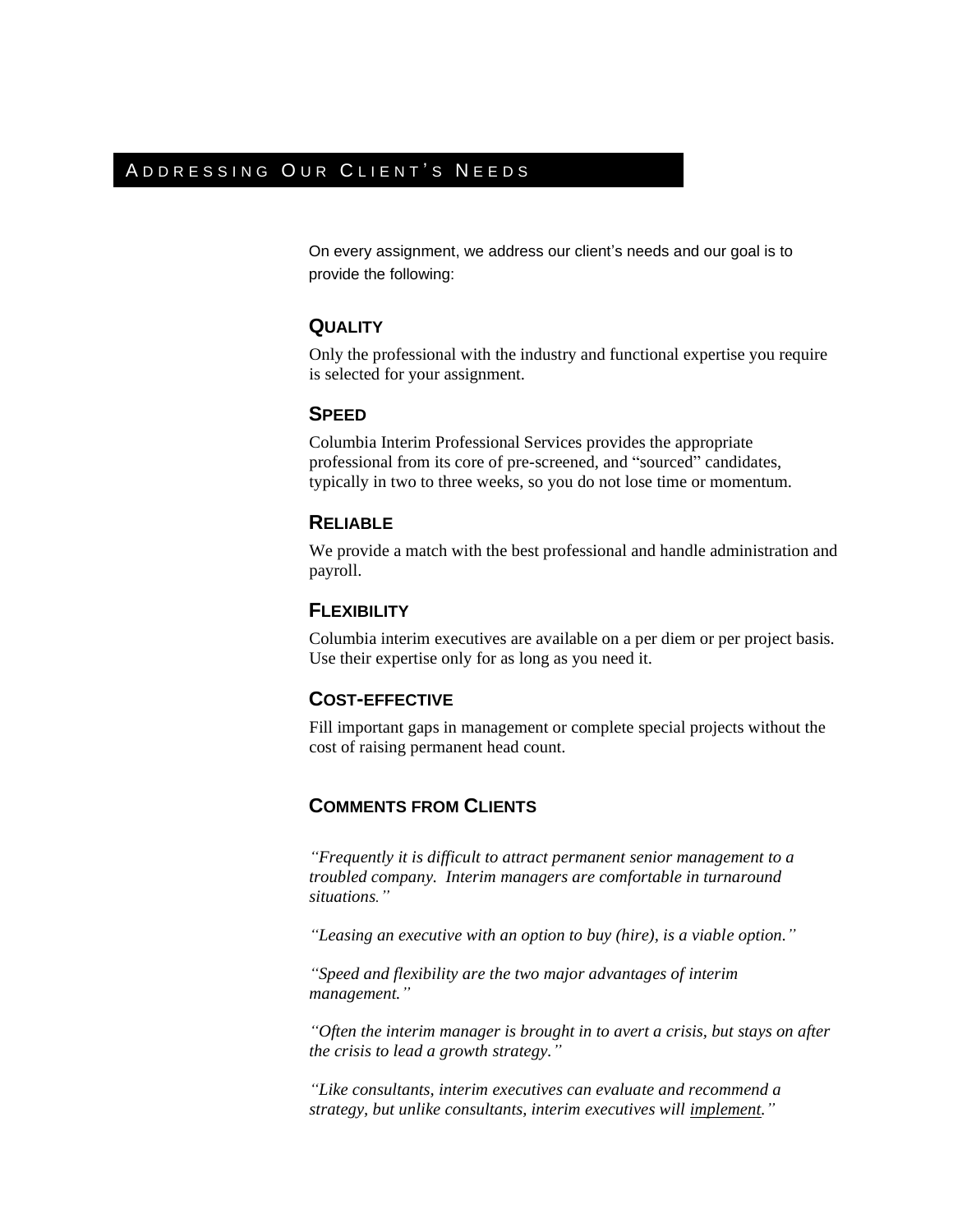# REPRESENTATIVE LIST OF CLIENTS